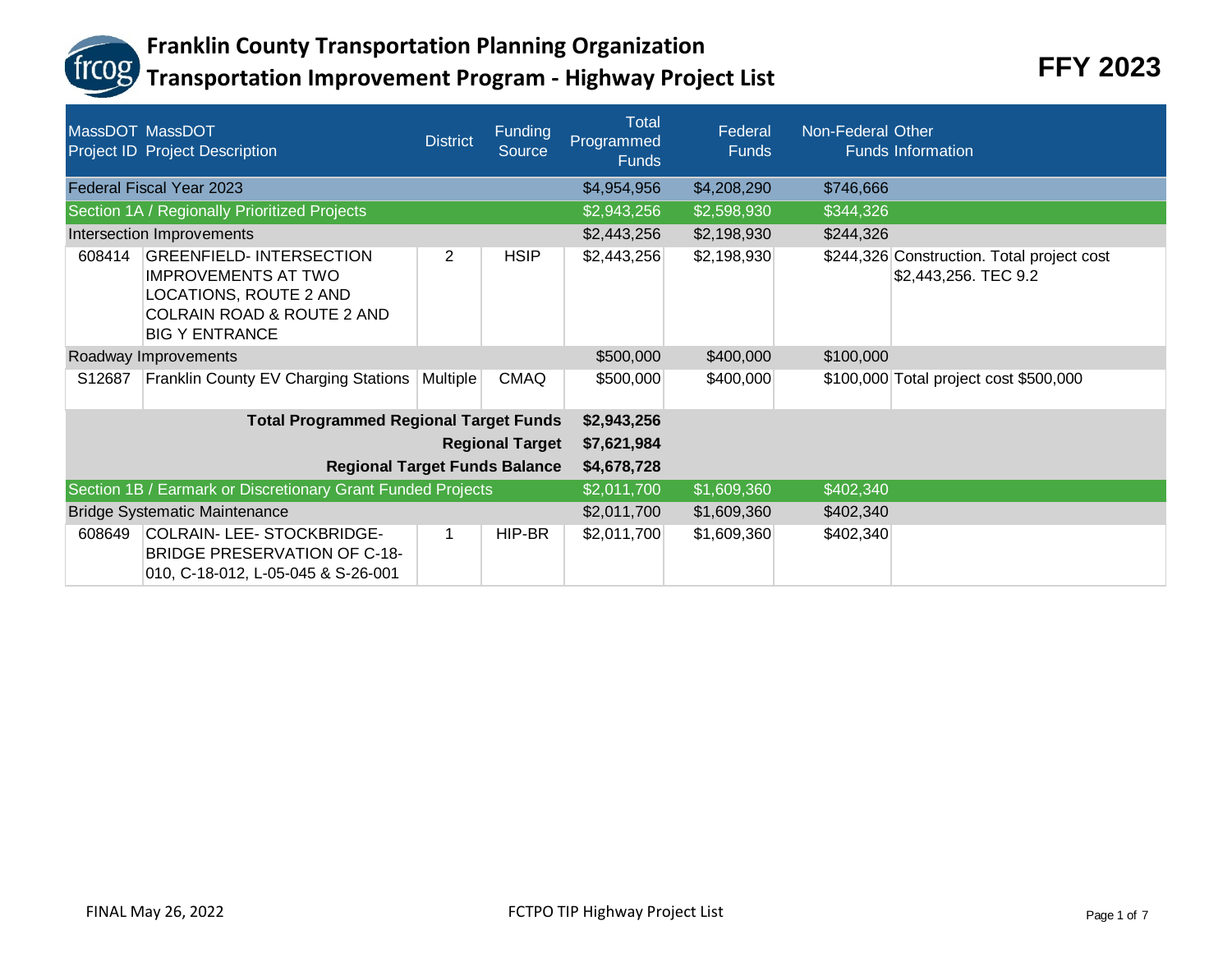

|        | MassDOT MassDOT<br>Project ID Project Description                                                                                                                     | <b>District</b>              | Funding<br><b>Source</b>    | <b>Total</b><br>Programmed<br><b>Funds</b> | Federal<br><b>Funds</b> | Non-Federal Other | <b>Funds Information</b>                                                                                                                                |
|--------|-----------------------------------------------------------------------------------------------------------------------------------------------------------------------|------------------------------|-----------------------------|--------------------------------------------|-------------------------|-------------------|---------------------------------------------------------------------------------------------------------------------------------------------------------|
|        | <b>Federal Fiscal Year 2024</b>                                                                                                                                       |                              |                             | \$28,828,333                               | \$22,335,926            | \$6,492,406       |                                                                                                                                                         |
|        | Section 1A / Regionally Prioritized Projects                                                                                                                          |                              |                             | \$4,591,249                                | \$3,672,999             | \$918,250         |                                                                                                                                                         |
|        | Roadway Reconstruction                                                                                                                                                |                              |                             | \$4,591,249                                | \$3,672,999             | \$918,250         |                                                                                                                                                         |
| 603371 | ORANGE- RECONSTRUCTION OF<br>NORTH MAIN STREET, FROM<br>SCHOOL STREET TO LINCOLN<br>AVENUE (0.4 MILES) INCL<br><b>RELOCATION OF FALL HILL BROOK</b><br><b>CULVERT</b> | $\overline{2}$               | <b>STBG</b>                 | \$7,722,290                                | \$6,177,832             |                   | \$1,544,458 Construction. Total project cost<br>\$10,648,371. Project is AC'd between<br>FFY 2024 (\$7,722,290) and FFY 2025<br>(\$2,926,081). TEC 10.3 |
|        | <b>Total Programmed Regional Target Funds</b>                                                                                                                         |                              |                             | \$7,722,290                                |                         |                   |                                                                                                                                                         |
|        |                                                                                                                                                                       | <b>Regional Target Funds</b> | \$7,722,290                 |                                            |                         |                   |                                                                                                                                                         |
|        |                                                                                                                                                                       |                              | <b>Target Funds Balance</b> | \$0                                        |                         |                   |                                                                                                                                                         |
|        | Section 1B / Earmark or Discretionary Grant Funded Projects                                                                                                           |                              |                             | \$7,644,825                                | \$6,875,038             | \$769,786         |                                                                                                                                                         |
|        | Bridge Off-system NB                                                                                                                                                  |                              |                             | \$3,795,893                                | \$3,795,893             | \$0               |                                                                                                                                                         |
| 608858 | <b>CHARLEMONT- BRIDGE</b><br>REPLACEMENT, C-05-042, EAST<br>OXBOW ROAD OVER OXBOW<br><b>BROOK</b>                                                                     |                              | <b>BROFF</b>                | \$3,795,893                                | \$3,795,893             | \$0               |                                                                                                                                                         |
|        | Bridge On-system Non-NHS NB                                                                                                                                           |                              | \$3,848,932                 | \$3,079,145                                | \$769,786               |                   |                                                                                                                                                         |
| 609082 | CONWAY- BRIDGE REPLACEMENT,<br>C-20-004, NORTH POLAND ROAD<br><b>OVER POLAND BROOK</b>                                                                                | $\mathbf 1$                  | HIP-BR                      | \$3,848,932                                | \$3,079,145             | \$769,786         |                                                                                                                                                         |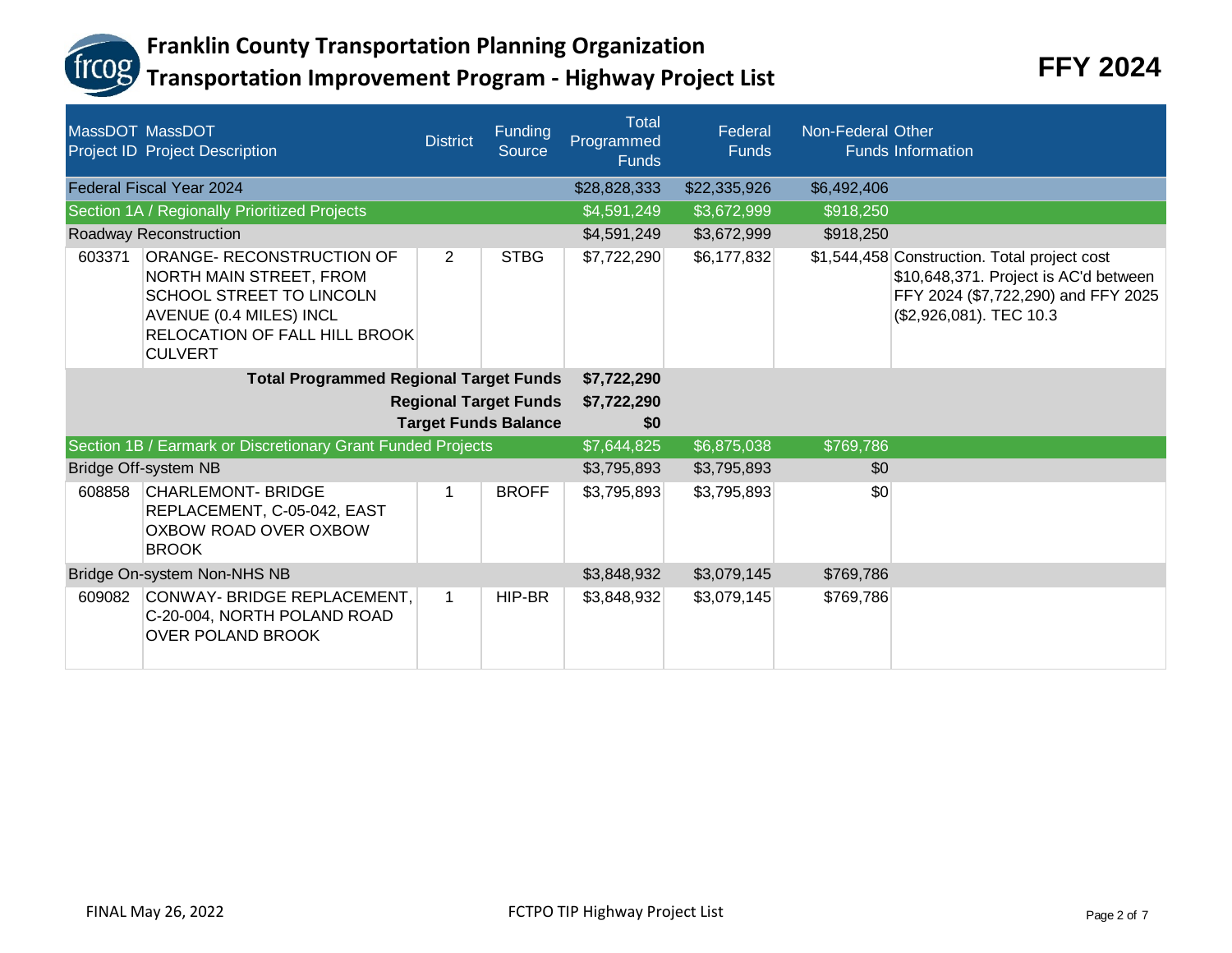

|                          | MassDOT MassDOT<br>Project ID Project Description                                                            | <b>District</b> | <b>Funding</b><br><b>Source</b> | <b>Total</b><br>Programmed<br><b>Funds</b> | Federal<br><b>Funds</b> | Non-Federal Other | <b>Funds Information</b>                             |
|--------------------------|--------------------------------------------------------------------------------------------------------------|-----------------|---------------------------------|--------------------------------------------|-------------------------|-------------------|------------------------------------------------------|
|                          | Section 2A / State Prioritized Reliability Projects                                                          |                 |                                 | \$14,734,861                               | \$11,787,889            | \$2,946,972       |                                                      |
| <b>Bridge Off-system</b> |                                                                                                              |                 |                                 | \$7,728,836                                | \$6,183,069             | \$1,545,767       |                                                      |
| 608849                   | <b>LEVERETT-BRIDGE</b><br>REPLACEMENT, L-09-003, MILLERS<br>ROAD OVER ROARING BROOK                          | 2               | STBG-BR-<br>Off                 | \$3,073,613                                | \$2,458,890             | \$614,723         |                                                      |
| 608855                   | ROWE- BRIDGE REPLACEMENT, R-<br>10-008, CYRUS STAGE ROAD OVER<br>POTTER BROOK                                | $\mathbf 1$     | STBG-BR-<br>Off                 | \$1,938,535                                | \$1,550,828             | \$387,707         |                                                      |
| 609427                   | <b>MONTAGUE-BRIDGE</b><br>REPLACEMENT, M-28-026, SOUTH<br>STREET OVER SAWMILL RIVER                          | 2               | STBG-BR-<br>Off                 | \$2,716,688                                | \$2,173,350             | \$543,338         |                                                      |
|                          | Non-Interstate Pavement                                                                                      |                 |                                 | \$7,006,025                                | \$5,604,820             | \$1,401,205       |                                                      |
|                          | 609398 ERVING- RESURFACING AND<br><b>RELATED WORK ON ROUTE 2</b>                                             | 2               | <b>NHPP</b>                     | \$6,746,542                                | \$5,397,234             | \$1,349,308       |                                                      |
|                          | Section 3B / Non-Federal Aid Funded                                                                          |                 |                                 | \$1,857,398                                | \$0                     | \$1,857,398       |                                                      |
|                          | Bridge On-system Non-NHS                                                                                     |                 |                                 | \$1,857,398                                | \$0                     | \$1,857,398       |                                                      |
| 607678                   | HEATH- BRIDGE REPLACEMENT, H-<br>14-007, JACKSONVILLE STREET<br>(SR 8A) OVER THE WEST BRANCH<br><b>BROOK</b> | 1               | <b>NGBP</b>                     | \$1,857,398                                | \$0                     |                   | \$1,857,398 Next Generation Bridge Program<br>(NGBP) |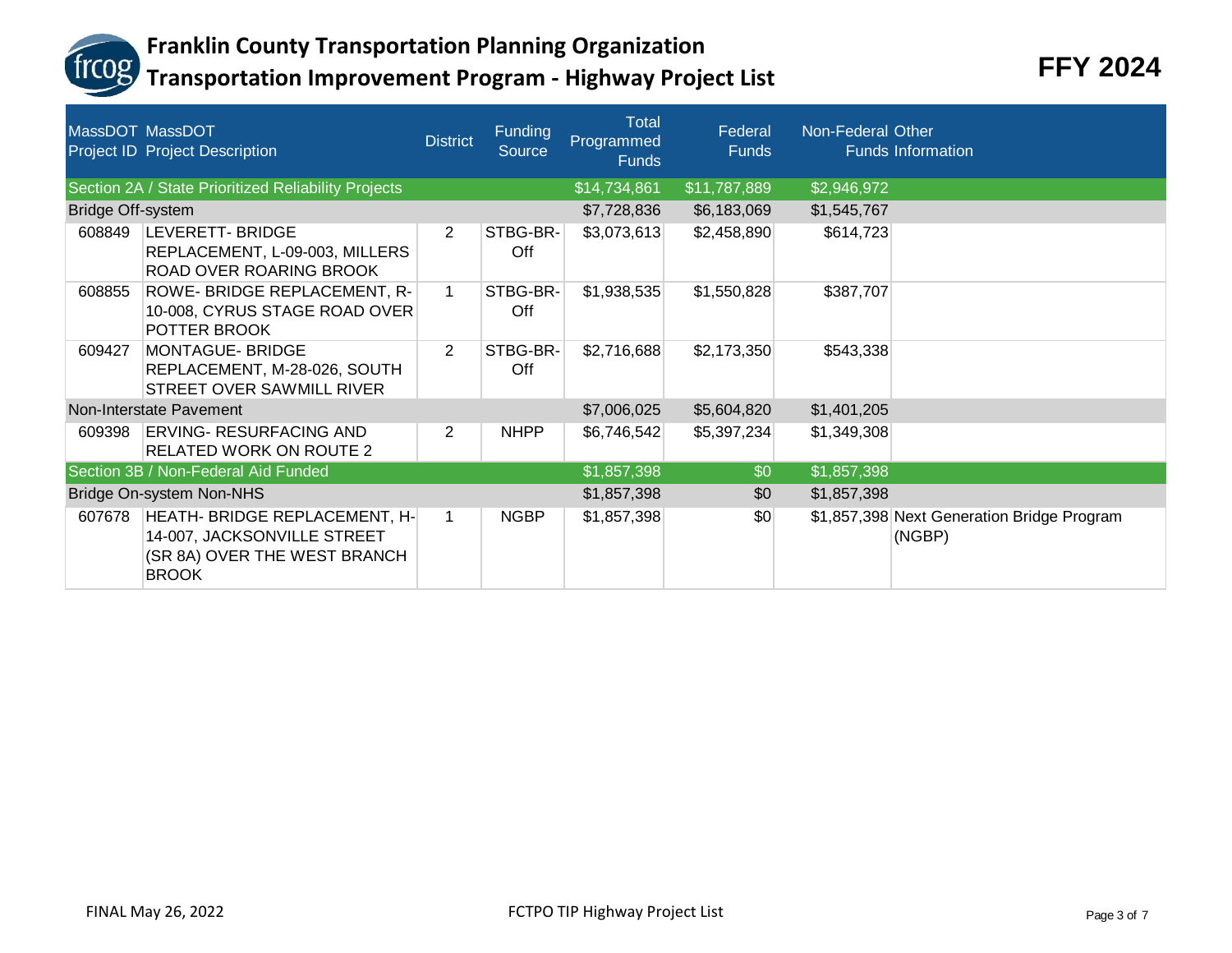

|                              | MassDOT MassDOT<br><b>Project ID Project Description</b>                                                                                                       | <b>District</b> | Funding<br>Source           | <b>Total</b><br>Programmed<br><b>Funds</b> | Federal<br><b>Funds</b> | Non-Federal Other | <b>Funds Information</b>                                                                                                                                                                            |
|------------------------------|----------------------------------------------------------------------------------------------------------------------------------------------------------------|-----------------|-----------------------------|--------------------------------------------|-------------------------|-------------------|-----------------------------------------------------------------------------------------------------------------------------------------------------------------------------------------------------|
|                              | Federal Fiscal Year 2025                                                                                                                                       |                 |                             | \$38,113,947                               | \$30,491,158            | \$7,622,789       |                                                                                                                                                                                                     |
|                              | Section 1A / Regionally Prioritized Projects                                                                                                                   |                 |                             | \$7,591,106                                | \$6,072,885             | \$1,518,221       |                                                                                                                                                                                                     |
|                              | Roadway Reconstruction                                                                                                                                         |                 |                             | \$7,591,106                                | \$6,072,885             | \$1,518,221       |                                                                                                                                                                                                     |
| 603371                       | ORANGE- RECONSTRUCTION OF<br>NORTH MAIN STREET, FROM<br>SCHOOL STREET TO LINCOLN<br>AVENUE (0.4 MILES) INCL<br>RELOCATION OF FALL HILL BROOK<br><b>CULVERT</b> | $\overline{2}$  | <b>STBG</b>                 | \$2,926,081                                | \$2,340,865             |                   | \$585,216 Construction. Total project cost<br>\$10,648,371. Project is AC'd between<br>FFY 2024 (\$7,722,290) and FFY 2025<br>(\$2,926,081). TEC 10.3                                               |
| 605983                       | <b>WHATELY- REHABILITATION OF</b><br>HAYDENVILLE ROAD, FROM<br><b>CONWAY ROAD TO THE</b><br>WILLIAMSBURG T.L. (1.7 MILES)                                      | $\overline{2}$  | <b>STBG</b>                 | \$4,665,025                                | \$3,732,020             |                   | \$933,005 Construction. Total project cost<br>\$9,638,019. Project is AC'd between<br>FFY 2025 (\$4,665,025 Section 1A +<br>\$873,319 Section 2A) and FFY 2026<br>(\$3,732,020 Section 1A). TEC 7.3 |
|                              | <b>Total Programmed Regional Target Funds</b>                                                                                                                  |                 | \$7,591,106                 |                                            |                         |                   |                                                                                                                                                                                                     |
| <b>Regional Target Funds</b> |                                                                                                                                                                |                 | \$7,591,106                 |                                            |                         |                   |                                                                                                                                                                                                     |
|                              |                                                                                                                                                                |                 | <b>Target Funds Balance</b> | \$0                                        |                         |                   |                                                                                                                                                                                                     |
|                              | Section 2A / State Prioritized Reliability Projects                                                                                                            |                 |                             | \$4,396,776                                | \$3,517,421             | \$879,355         |                                                                                                                                                                                                     |
| <b>Bridge Off-system</b>     |                                                                                                                                                                |                 |                             | \$4,396,776                                | \$3,517,421             | \$879,355         |                                                                                                                                                                                                     |
| 602319                       | NORTHFIELD-BRIDGE<br>REPLACEMENT, N-22-010, BIRNAM<br><b>ROAD OVER MILL BROOK</b>                                                                              | $\overline{2}$  | STBG-BR-<br>Off             | \$4,396,776                                | \$3,517,421             | \$879,355         |                                                                                                                                                                                                     |
|                              | Section 2B / State Prioritized Modernization Projects                                                                                                          |                 |                             | \$873,319                                  | \$698,655               | \$174,664         |                                                                                                                                                                                                     |
| <b>Bridge Off-system</b>     |                                                                                                                                                                |                 |                             | \$873,319                                  | \$698,655               | \$174,664         |                                                                                                                                                                                                     |
| 605983                       | <b>WHATELY- REHABILITATION OF</b><br>HAYDENVILLE ROAD, FROM<br>CONWAY ROAD TO THE<br>WILLIAMSBURG T.L. (1.7 MILES)                                             | $\overline{2}$  | <b>STBG</b>                 | \$873,319                                  | \$698,655               |                   | \$174,664 See Section 1A                                                                                                                                                                            |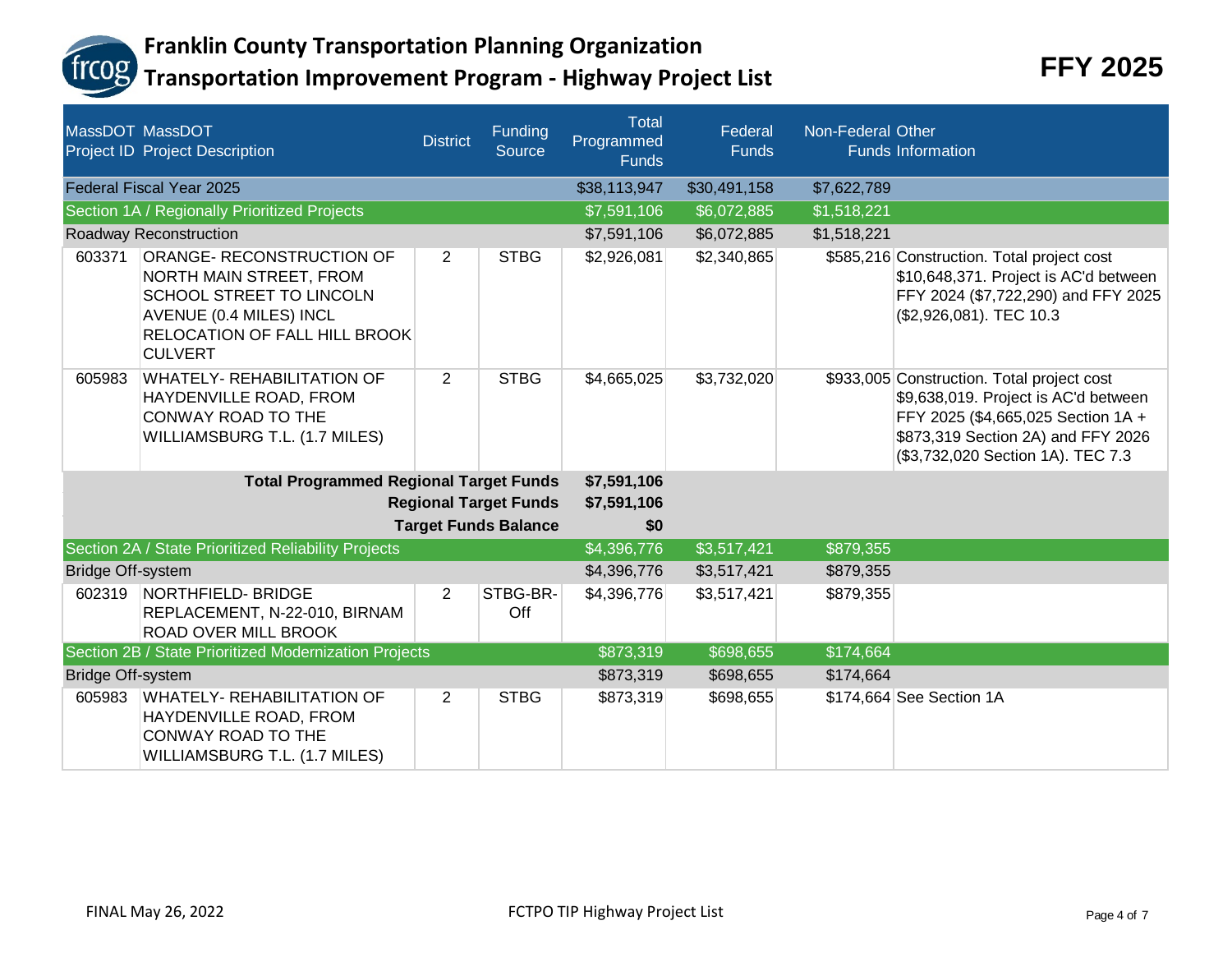

| MassDOT MassDOT | <b>Project ID Project Description</b>                                                                 | <b>District</b> | <b>Funding</b><br>Source | Total<br>Programmed<br><b>Funds</b> | Federal<br><b>Funds</b> | Non-Federal Other | <b>Funds Information</b>                             |
|-----------------|-------------------------------------------------------------------------------------------------------|-----------------|--------------------------|-------------------------------------|-------------------------|-------------------|------------------------------------------------------|
|                 | Section 3B / Non-Federal Aid Funded                                                                   |                 |                          | \$25,252,746                        | \$20,202,197            | \$5,050,549       |                                                      |
|                 | Bridge On-system NHS                                                                                  |                 |                          | \$18,821,823                        | \$15,057,458            | \$3,764,365       |                                                      |
| 612159          | <b>BERNARDSTON- BRIDGE</b><br>REPLACEMENT, B-10-001, ROUTE<br>10 OVER FALL RIVER                      | 2               | <b>NGBP</b>              | \$18,821,823                        | \$15,057,458            |                   | \$3,764,365 Next Generation Bridge Program<br>(NGBP) |
|                 | Bridge On-system Non-NHS                                                                              |                 |                          | \$6,430,923                         | \$5,144,738             | \$1,286,185       |                                                      |
| 612164          | <b>MONTAGUE- BRIDGE</b><br>REPLACEMENT, M-28-034, NORTH<br>LEVERETT ROAD OVER SAWMILL<br><b>RIVER</b> | 2               | <b>NGBP</b>              | \$6,430,923                         | \$5,144,738             |                   | \$1,286,185 Next Generation Bridge Program<br>(NGBP) |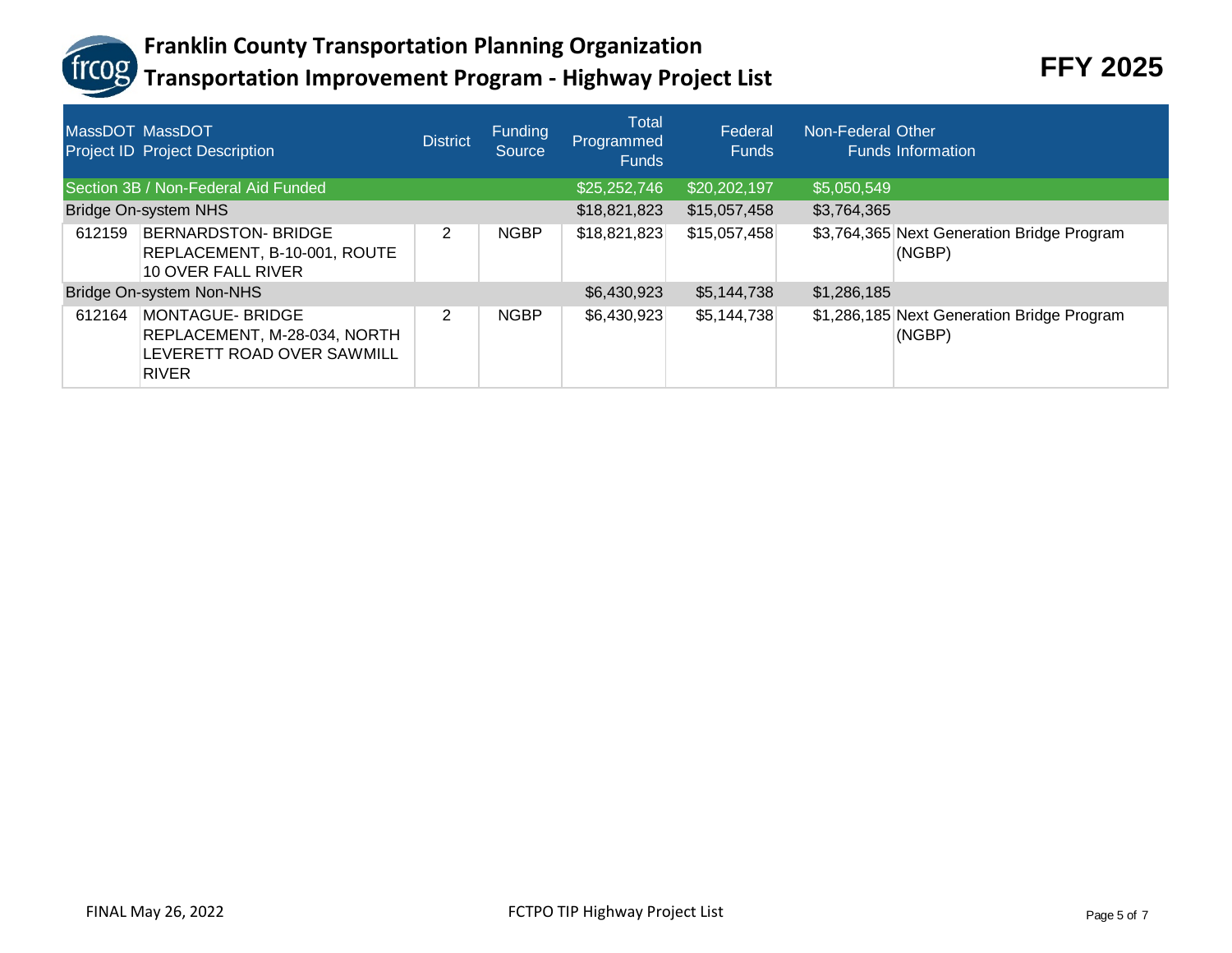

|                                               | MassDOT MassDOT<br>Project ID Project Description                                                                  | <b>District</b> | <b>Funding</b><br><b>Source</b> | <b>Total</b><br>Programmed<br><b>Funds</b> | Federal<br><b>Funds</b> | Non-Federal Other | <b>Funds Information</b>                                                                                                                                                                            |
|-----------------------------------------------|--------------------------------------------------------------------------------------------------------------------|-----------------|---------------------------------|--------------------------------------------|-------------------------|-------------------|-----------------------------------------------------------------------------------------------------------------------------------------------------------------------------------------------------|
|                                               | Federal Fiscal Year 2026                                                                                           |                 |                                 | \$43,594,707                               | \$34,875,766            | \$8,718,941       |                                                                                                                                                                                                     |
|                                               | Section 1A / Regionally Prioritized Projects                                                                       |                 |                                 | \$7,405,389                                | \$5,924,311             | \$1,481,078       |                                                                                                                                                                                                     |
|                                               | Roadway Reconstruction                                                                                             |                 |                                 | \$7,405,389                                | \$5,924,311             | \$1,481,078       |                                                                                                                                                                                                     |
| 605983                                        | <b>WHATELY- REHABILITATION OF</b><br>HAYDENVILLE ROAD, FROM<br>CONWAY ROAD TO THE<br>WILLIAMSBURG T.L. (1.7 MILES) | $\overline{2}$  | <b>STBG</b>                     | \$4,099,675                                | \$3,279,740             |                   | \$819,935 Construction. Total project cost<br>\$9,638,019. Project is AC'd between<br>FFY 2025 (\$4,665,025 Section 1A +<br>\$873,319 Section 2A) and FFY 2026<br>(\$3,732,020 Section 1A). TEC 7.3 |
| 609202                                        | <b>GREENFIELD- RESURFACING AND</b><br><b>RELATED WORK ON MONTAGUE</b><br><b>CITY ROAD</b>                          | $\overline{2}$  | <b>STBG</b>                     | \$3,305,714                                | \$2,644,571             |                   | \$661,143 Construction. Total project cost<br>\$3,305,714. TEC 7.3                                                                                                                                  |
| <b>Total Programmed Regional Target Funds</b> |                                                                                                                    |                 |                                 | \$7,405,389                                |                         |                   |                                                                                                                                                                                                     |
|                                               | <b>Regional Target Funds</b>                                                                                       |                 |                                 |                                            |                         |                   |                                                                                                                                                                                                     |
|                                               |                                                                                                                    |                 | <b>Target Funds Balance</b>     | \$0                                        |                         |                   |                                                                                                                                                                                                     |
|                                               | Section 2A / State Prioritized Reliability Projects                                                                |                 |                                 | \$36,189,318                               | \$28,951,454            | \$7,237,864       |                                                                                                                                                                                                     |
| Bridge Off-system                             |                                                                                                                    |                 |                                 | \$36,189,318                               | \$28,951,454            | \$7,237,864       |                                                                                                                                                                                                     |
| 608634                                        | <b>DEERFIELD-BRIDGE</b><br>PRESERVATION D-06-001, UPPER<br><b>ROAD OVER DEERFIELD RIVER</b>                        | $\overline{2}$  | STBG-BR-<br>Off                 | \$22,964,784                               | \$18,371,827            | \$4,592,957       |                                                                                                                                                                                                     |
| 612083                                        | <b>CHARLEMONT- BRIDGE</b><br>REPLACEMENT, C-05-009,<br>CHICKLEY ROAD OVER CHICKLEY<br><b>RIVER</b>                 | $\mathbf{1}$    | STBG-BR-<br>Off                 | \$4,362,758                                | \$3,490,206             | \$872,552         |                                                                                                                                                                                                     |
| 612085                                        | <b>MONTAGUE - BRIDGE</b><br>REPLACEMENT, M2816A, SIXTH<br>STREET OVER UTILITY CANAL                                | $\overline{2}$  | STBG-BR-<br>Off                 | \$8,861,776                                | \$7,089,421             | \$1,772,355       |                                                                                                                                                                                                     |